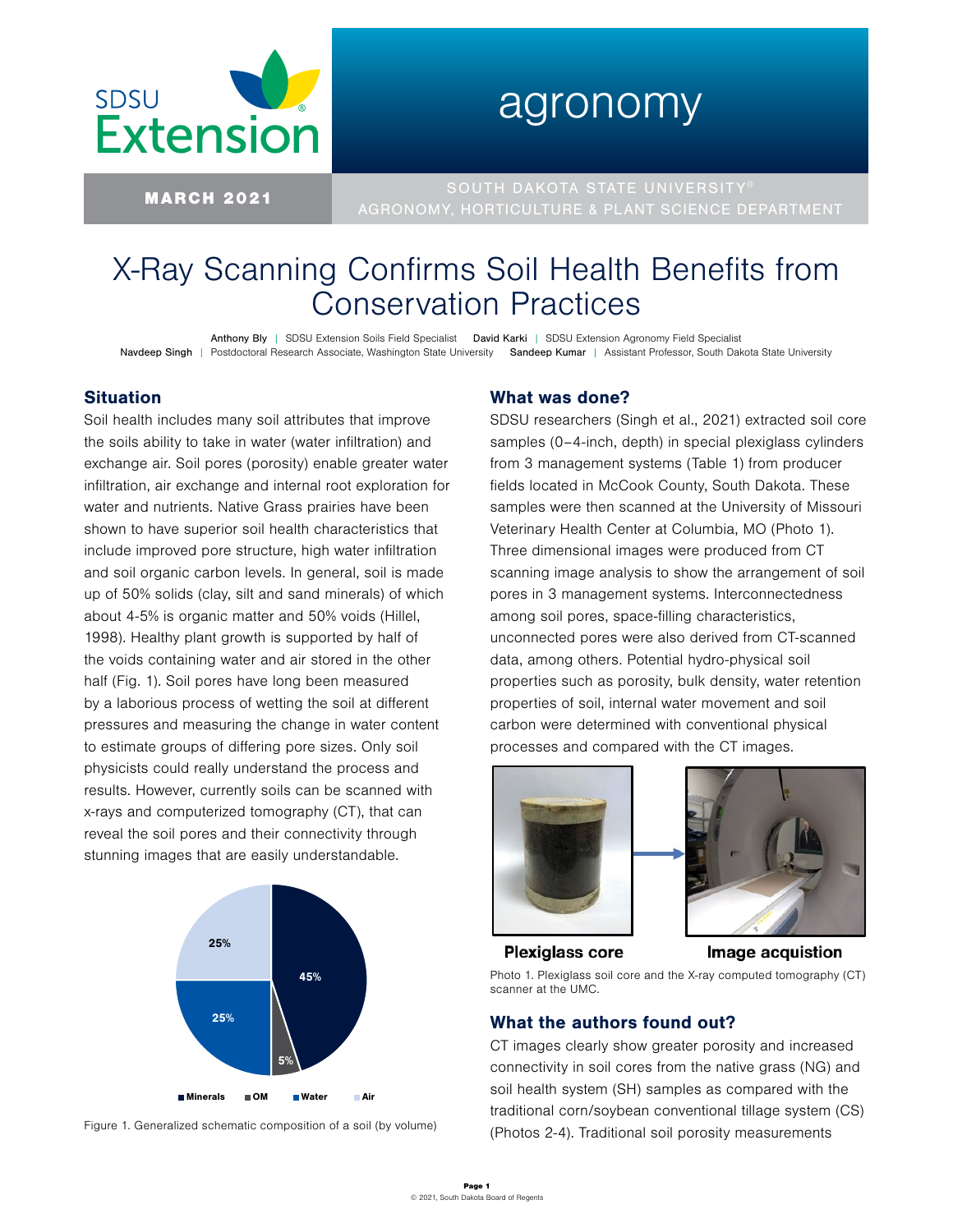| <b>Practice</b>                                           | <b>Porosity</b> | <b>Bulk Density</b> | Internal water<br>movement | <b>Soil Organic</b><br>Carbon |
|-----------------------------------------------------------|-----------------|---------------------|----------------------------|-------------------------------|
|                                                           | %               | Ibs./ft3            | inches/hr                  | %                             |
| SH - No-till, diversified crop rotation with cover crops, | 57              | 73.7                | 4.7                        | 3.34                          |
| livestock integration                                     |                 |                     |                            |                               |
| CS - Conventional tillage, corn/soybean, no cover         | 49              | 94.3                | 0.8                        | 2.94                          |
| crops, no grazing                                         |                 |                     |                            |                               |
| NG - Native Grass (well managed pasture)                  | 67              | 61.8                | 8.2                        | 4.18                          |

Table 1. Soil parameters under different farming practices evaluated for soil health conditions.

confirmed what can be seen from the images and the differences in soil voids are depicted in the traditional pie charts (Figs. 2-4). Soil water movement analysis also revealed improved internal water movement within the soil cores with the NG and SH systems when compared to CS. Soil carbon was also greatly improved with SH practices as compared with the NG and CS systems (Table 1). It is very clear that farming systems (SH) that use no-till, diverse crop rotations and livestock integration can attain soil porosity and internal water movement similar to the native grass (NG) levels. This work strongly confirms the importance for adopting soil health practices in South Dakota. More water stored in the soil will greatly mitigate dry periods, improve water quality and reduce soil losses from erosion.

Photos 2-4. Soil pore spaces (green color) shown by X-ray scanning under 3 management systems and associated management system photo.

#### **References**

- Hillel, D., 1998. Environmental soil physics. Elsevier, Academic press, San Diego, pp 10.
- Singh, N., Kumar, S., Udawatta, R.P., Anderson, S.H., De Jonge, L.W., Katuwal, S., 2021. Grasslands conversion to croplands impacted soil pore parameters measured using x-ray computed tomography. Soil Science Society of America Journal, 1-12.

## Acknowledgments

This work was funded by a grant from the USDA – National Institute of Food and Agriculture (Award No. 2016-68004- 24768): "Back to the Future: Enhancing Food Security and Farm Production with Integrated Crop–Livestock System". The authors thank Mr. Kurt Stiefvater and Mr. Paul Westhoff for providing the land to conduct this study.